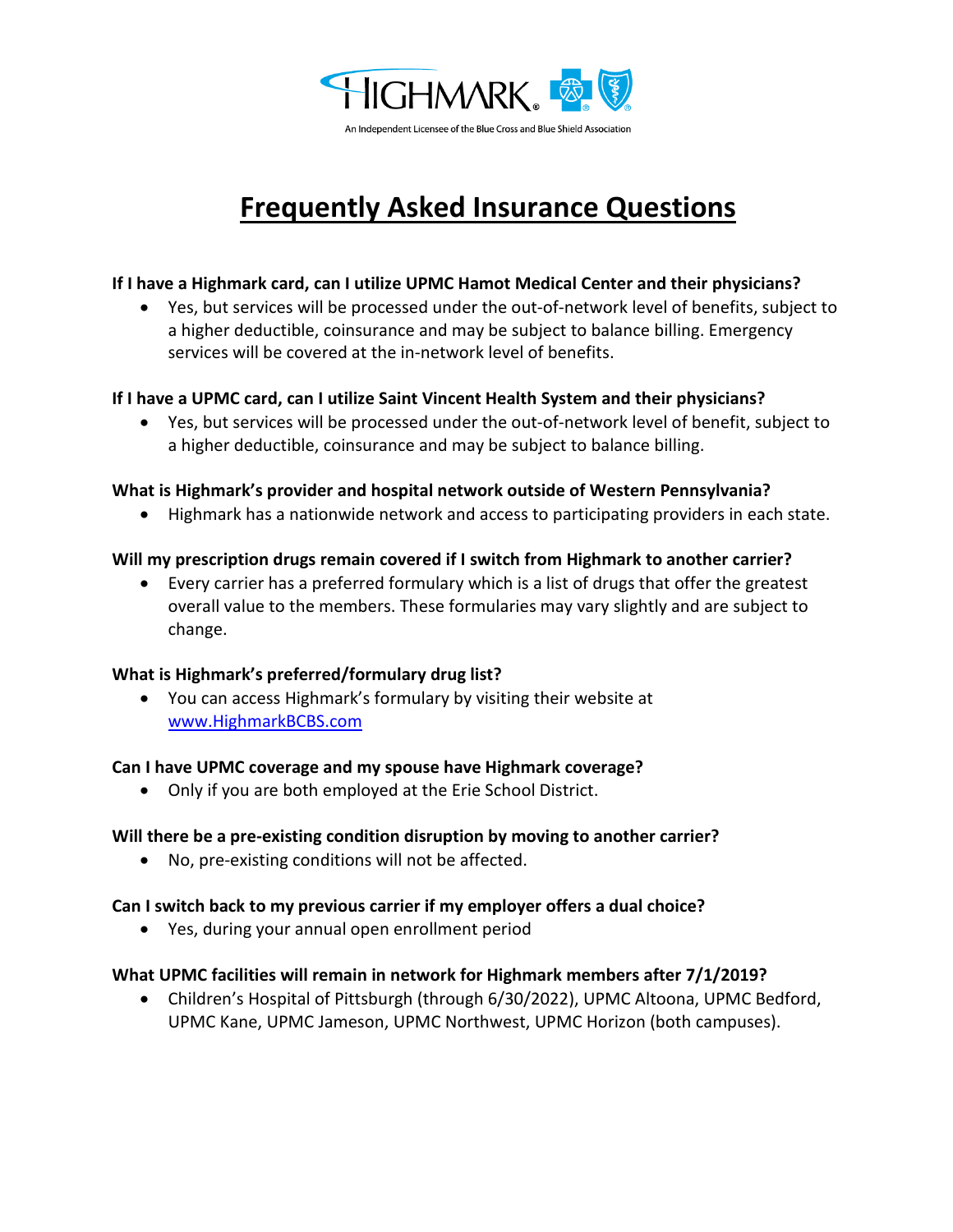

An Independent Licensee of the Blue Cross and Blue Shield Association

## **How can I ensure In-Network access to Highmark/ St. Vincent & Allegheny Health Network physicians and hospitals?**

• If you wish to continue to have in-network access to Highmark physicians and hospitals, including St. Vincent you will need to be enrolled with Highmark or another commercial carrier with full access options.

## **How will my Emergency services be covered if I go to a UPMC facility if I am covered with Highmark?**

• Emergency services will be covered at the in-network level of benefits.

## **What Urgent Care Facilities participate with Highmark after 6/30/2018?**

• All St. Vincent owned Urgent Care facilities and MedExpress will remain covered. All UPMC owned Urgent Care facilities will be considered out of network.

For further network clarification, you may

- Visit the Highmark website at [www.HighmarkBCBS.com](http://www.highmarkbcbs.com/) and click on Find a Doctor or Rx
- Call Highmark MyCare Navigator at 888-BLUE-428